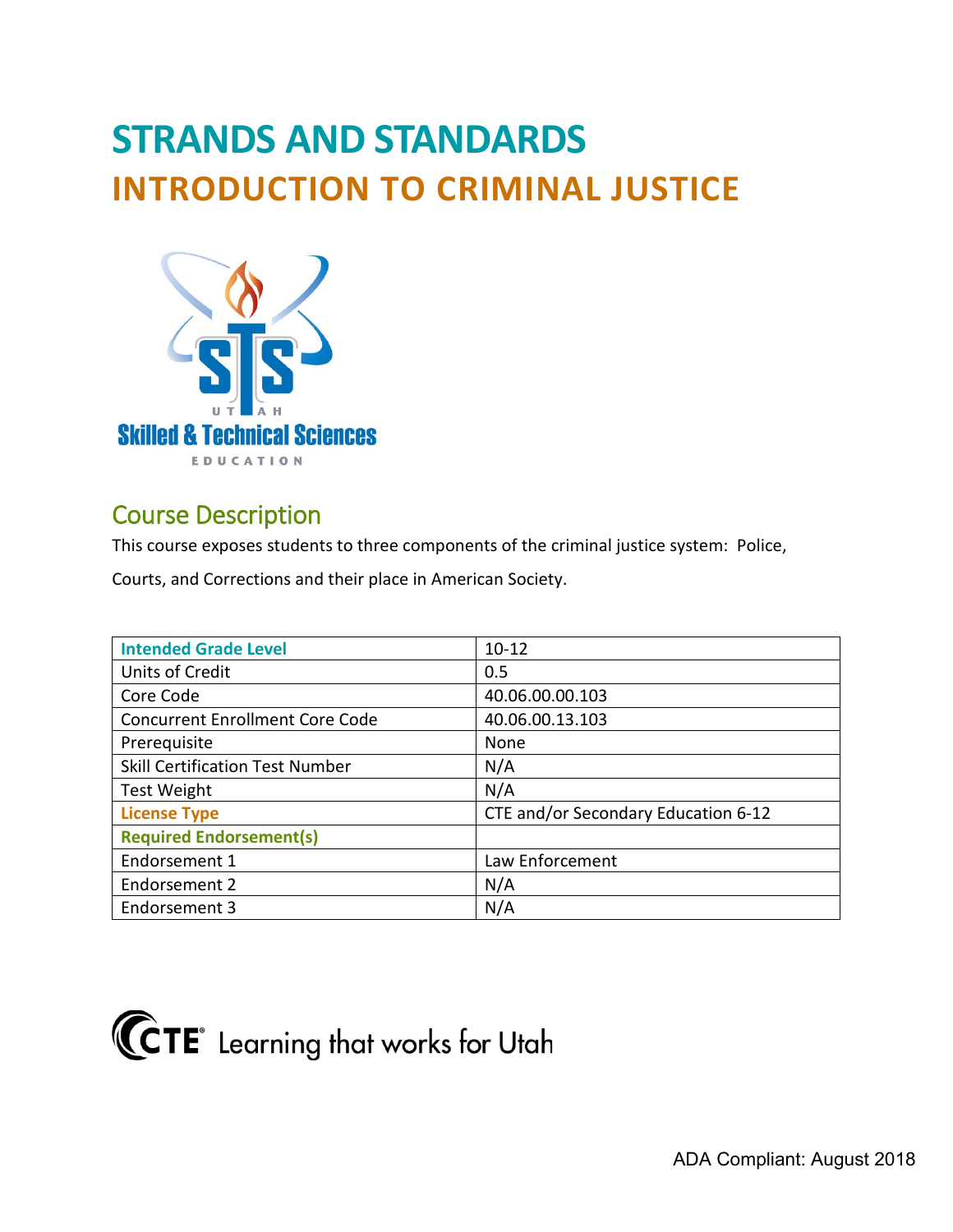# STRAND 1

**Students will be able to understand basic criminal justice.** 

#### Standard 1

Constitution as a foundation for Criminal Justice.

#### Standard 2

Understanding the Criminal Justice System.

## Standard 3

Three components (police, courts, and corrections).

## STRAND 2

**Students will be able to understand crime: Part 1 and Part 2.** 

# Standard 1

Part 1 crime – the eight violent crimes.

Standard 2 Part 2 crime – non-violent crimes.

Standard 3 Understanding why there is crime in American Society.

Standard 4 History of crime.

Standard 5 Crime statistics and reporting of crime.

#### Standard 6 Effects of crime in America.

# STRAND 3

**Students will be able to understand Criminal Law.**

# Standard 1

History of Criminal Law.

Standard 2 Principles of Criminal Law.

#### Standard 3 Understanding the Bill of Rights.

Standard 4 Evolution of Criminal Law.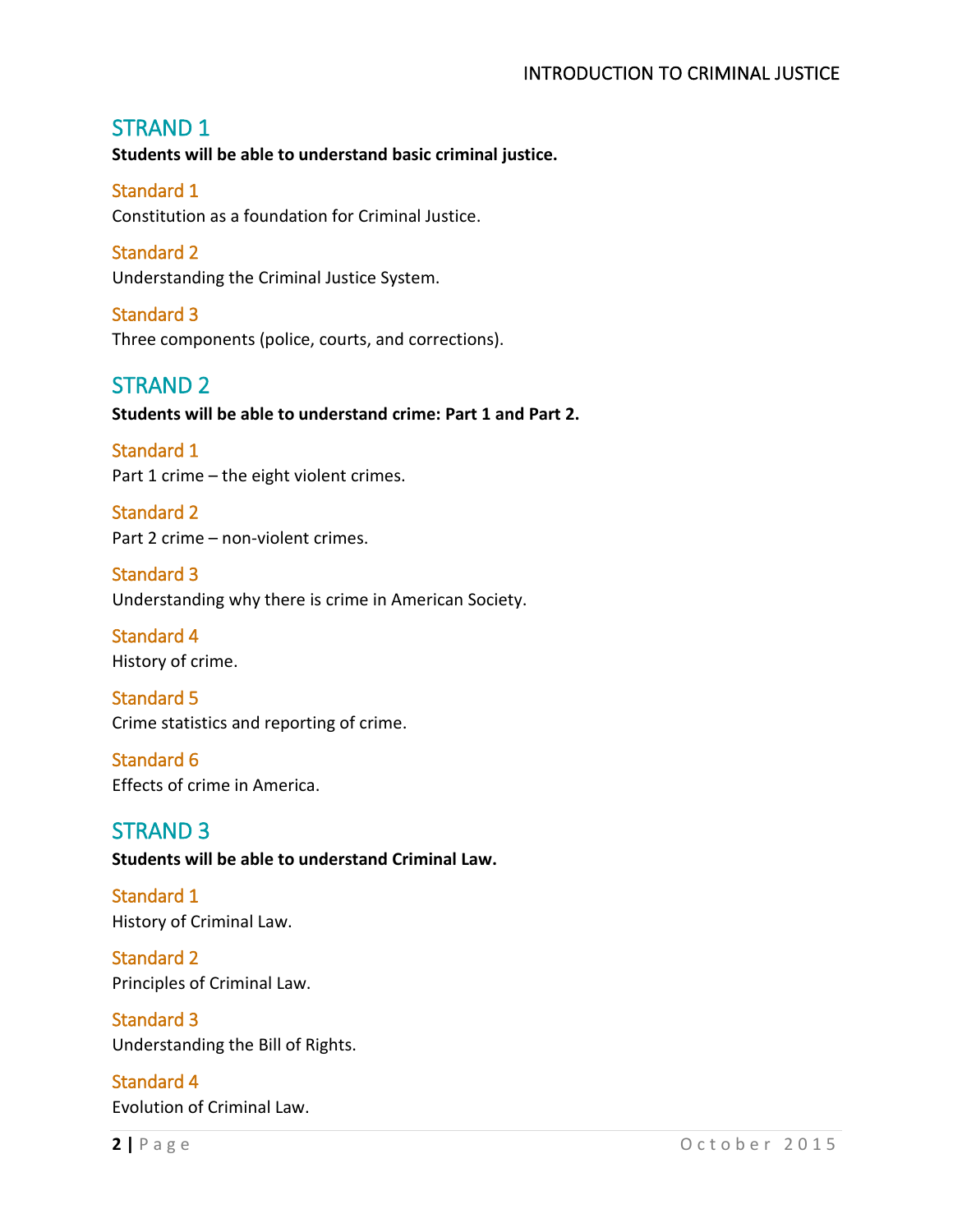#### INTRODUCTION TO CRIMINAL JUSTICE

## STRAND 4

**Students will be able to understand Police Components.** Standard 1 Police: functions and role in society.

Standard 2 Police and the law.

Standard 3 Executive branch.

# STRAND 5

**Students will be able to understand the Judicial System.** Standard 1 3 court jurisdictions (general, limited, appellate).

Standard 2 Court proceedings (local, limited, appellate).

Standard 3 **Sentencing** 

## STRAND 6

**Students will be able to understand Corrections and the Community.** Standard 1 Probation and parole.

Standard 2 The juvenile justice system.

Standard 3 Incarceration: jail vs. prison.

Standard 4 Rehabilitation.

# STRAND 7

**Students will be able to understand Terrorism within the United States.** Standard 1 History of terrorism. Standard 2 Reactions from policing. Standard 3 Consequences within society.